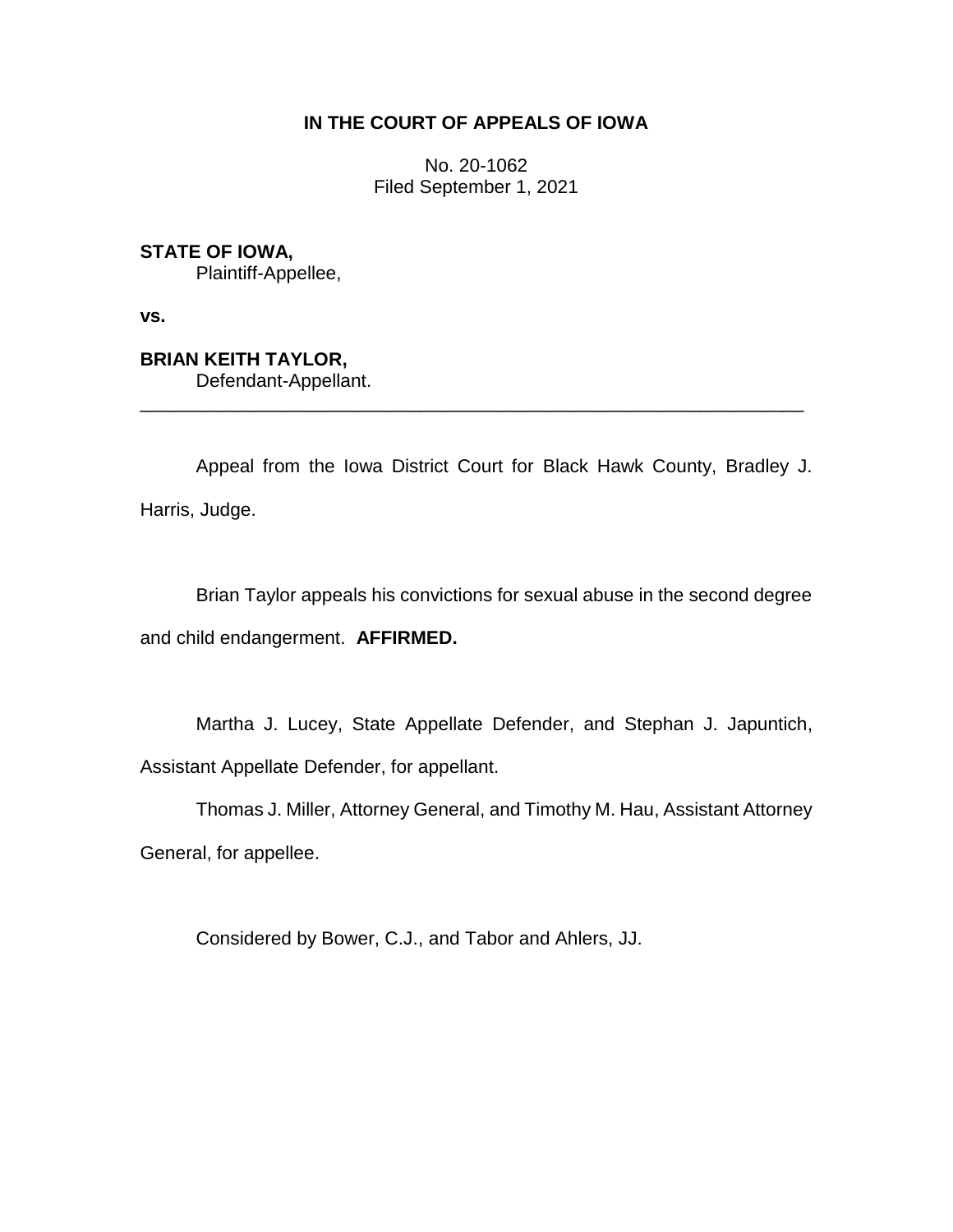### **AHLERS, Judge.**

 $\overline{a}$ 

Brian Taylor was convicted of eleven crimes for his actions with the minor children of his then-girlfriend. On appeal, he challenges the sufficiency of the evidence supporting his convictions for seven of those crimes<sup>1</sup>

### **I. Background Facts and Proceedings.**

The girlfriend has six children, born between 2006 and 2016. $2$  Taylor and the girlfriend met in 2012, moved in together into a home in Vinton in 2013, and separated in May 2017. In July 2017, the girlfriend and her children moved to a home in Cedar Falls. The girlfriend and Taylor soon reconciled, and Taylor moved into the Cedar Falls home. In May 2018, Taylor, the girlfriend, and all six children left the Cedar Falls home and moved to Texas. Allegations Taylor abused the children in Iowa were reported to Texas authorities, which led to an investigation by Cedar Falls police and charges filed in Iowa.

Following a jury trial, Taylor was convicted of eleven crimes. He was convicted of one count of sexual abuse in the second degree (involving the oldest child), two counts of lascivious acts with a child (one count involving each of the oldest two children), two counts of indecent exposure (one count involving each of the oldest two children), and six counts of child endangerment (one count involving each of the six children). The court sentenced Taylor to a combination of concurrent and consecutive sentences that resulted in a term of incarceration not

<sup>&</sup>lt;sup>1</sup> Taylor does not challenge his convictions for the other four crimes.

 $2$  Taylor is the father of the girlfriend's youngest child. Taylor is not the father of the oldest five children.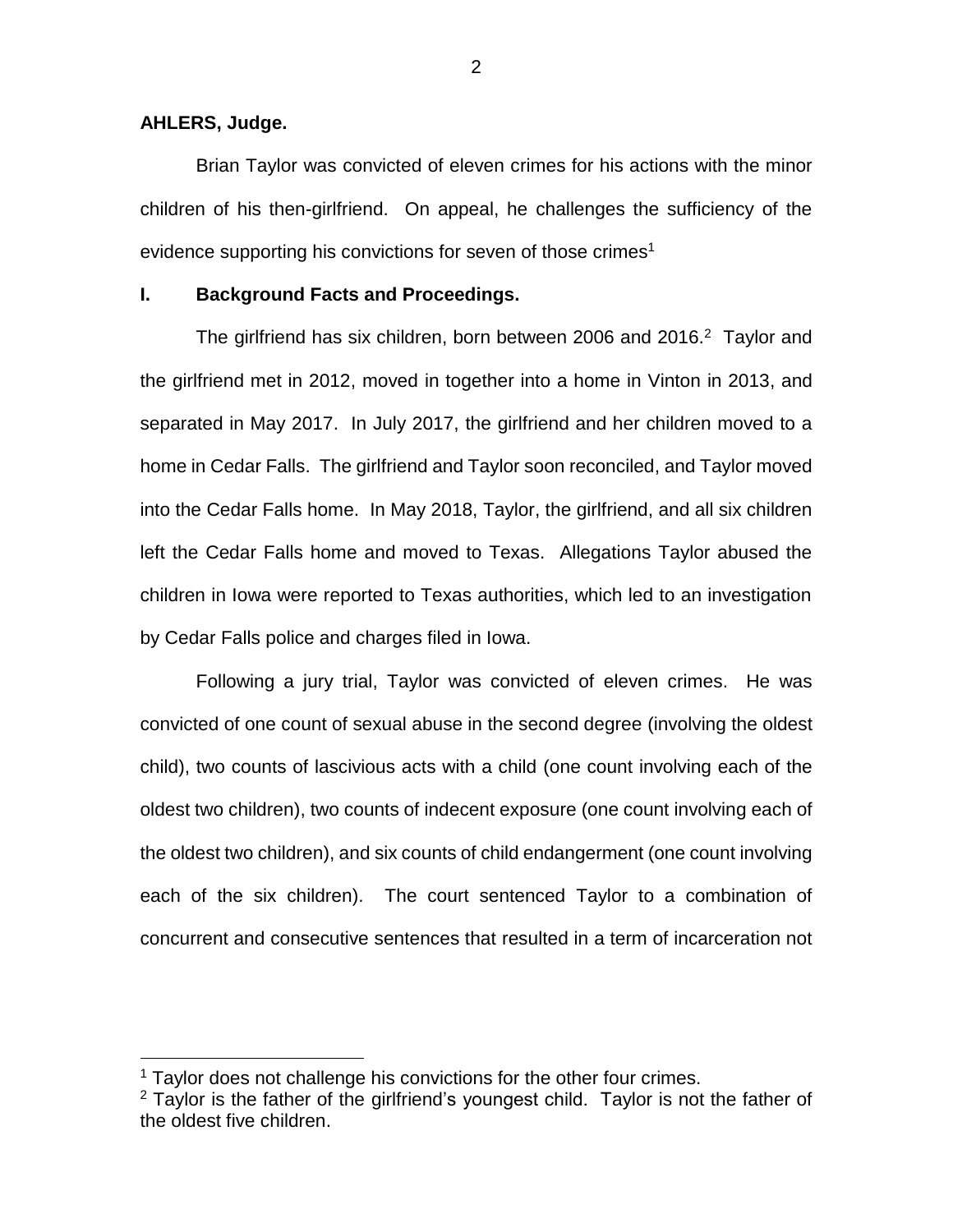to exceed thirty-two years. Taylor appeals, arguing the evidence is insufficient to support the sexual-abuse and child-endangerment counts.<sup>3</sup>

# **II. Standard of Review.**

 $\overline{a}$ 

"We review the sufficiency of the evidence for correction of errors at law." *State v. Donahue*, 957 N.W.2d 1, 7 (Iowa 2021) (quoting *State v. Kelso-Christy*, 911 N.W.2d 663, 666 (Iowa 2018)). "We view the evidence in the light most favorable to the State, including legitimate inferences and presumptions that may fairly and reasonably be deduced from the record evidence." *Id.* (quoting *State v. Tipton*, 897 N.W.2d 653, 692 (Iowa 2017)). "We determine evidence is sufficient when the record contains substantial evidence to support conviction." *Id*. "Substantial evidence exists when the evidence would convince a rational fact finder the defendant is guilty beyond a reasonable doubt." *Id.* (quoting *Kelso-Christy*, 911 N.W.2d at 666).

<sup>&</sup>lt;sup>3</sup> The State argues Taylor failed to preserve error on all issues presented on appeal. The State acknowledges Taylor preserved error on his challenge to the sexual-abuse count, but the State argues Taylor failed to properly argue the sufficiency of the evidence supporting the child-endangerment counts before the district court. Our review of the transcript shows Taylor uttered a brief evidentiary challenge to the child-endangerment counts in his oral motion for judgment for acquittal, and the parties' later arguments show the issue of whether Taylor's actions presented a "substantial risk" to the children was fully presented to the court. Thus, Taylor's challenge to the child-endangerment counts is preserved for our review. In contrast, Taylor's short and unsupported references in his brief to an improper directed verdict for the State and a request for a new trial based on a weight-of-the-evidence analysis are inadequate to present these issues for our review. *See* Iowa R. App. P. 6.903(2)(g)(3) ("Failure to cite authority in support of an issue may be deemed waiver of that issue."); *Soo Line R.R. Co. v. Iowa Dep't of Transp.*, 521 N.W.2d 685, 691 (Iowa 1994) ("[R]andom mention of [an] issue, without elaboration or supportive authority, is insufficient to raise the issue for our consideration.").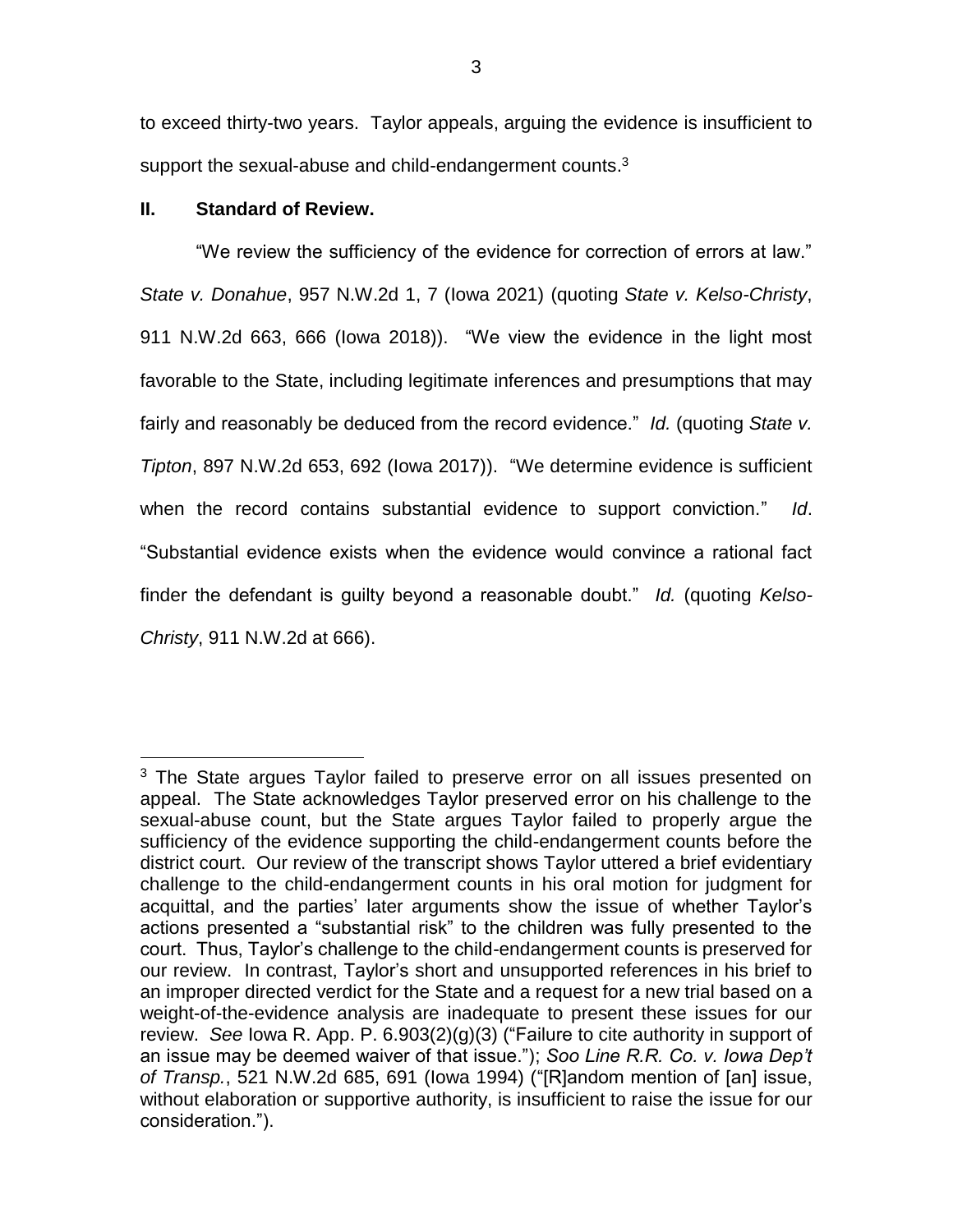## **III. Sufficiency of the Evidence.**

### **A. Sexual Abuse in the Second Degree**

To convict Taylor of sexual abuse in the second degree, the district court instructed the jury that the State must prove both of the following:

1. Between [July 1], 2017, and [the oldest child's twelfth birthday in] April, 2018, the defendant performed a sex act with [the oldest child].

2. The defendant performed the sex act while [the oldest child] was under the age of 12 years.

The oldest child testified to an incident when Taylor picked her up, held her "like a baby," and touched her vagina over her clothes. Taylor does not dispute this testimony provides substantial evidence to satisfy the requirement that he performed a sex act with the child. *See* Iowa Code § 702.17 (2017) (defining "sex act" to include "[c]ontact between the finger or hand of one person and the genitalia or anus of another person"); *Donahue*, 957 N.W.2d at 10–11 ("A sexual abuse victim's testimony alone may be sufficient evidence for conviction."). However, Taylor challenges whether the evidence supports finding the child was under the age of twelve at the time of the sex act.

The oldest child testified the sex act occurred in the Cedar Falls home while Taylor lived with them. Taylor moved into the home in summer or autumn of 2017, the child's twelfth birthday occurred in April 2018, and everyone moved out of the home about one month later in May 2018. While the child could not pinpoint exactly when the sex act occurred during her testimony, she testified the sex act occurred during the school year while the weather was "warm." The child also testified that after the sex act, Taylor similarly tried to pick her up like a baby on later occasions, but she began resisting him and he eventually stopped. The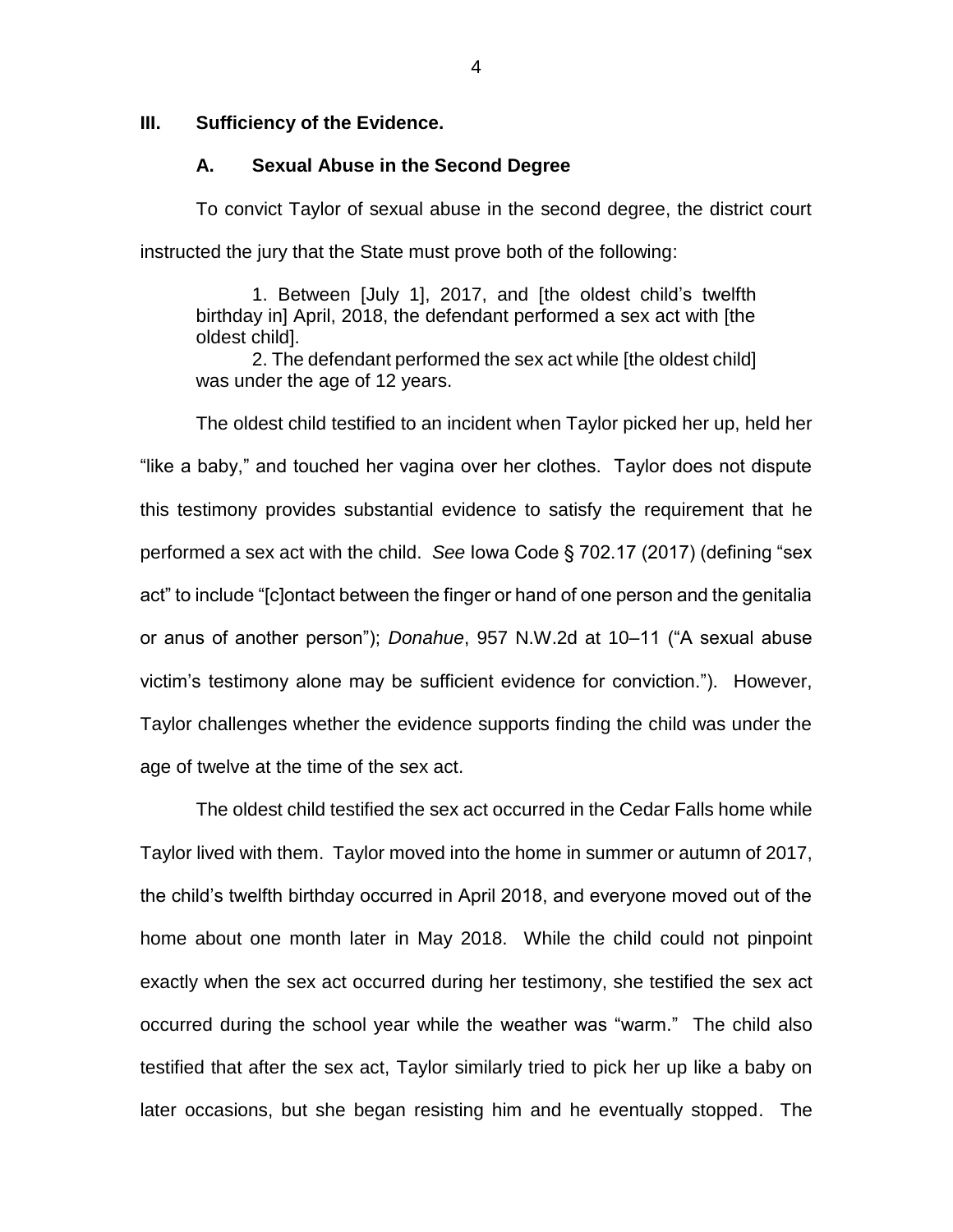potential timeframe living in the house being mostly before the child's twelfth birthday in April and the child's testimony that the weather was "warm" during the sex act and that she started struggling when Taylor picked her up after the sex act all supports finding the sex act occurred while the child was under twelve years old.

Furthermore, the sex act occurred in the context of the child's testimony of Taylor engaging in many acts of sexual behavior towards her, some of which formed the basis of Taylor's other convictions. According to the child's testimony, Taylor showed pornography to the child. Taylor told the child to wear a sex toy. Taylor grabbed the child's buttocks. Taylor repeatedly exposed his penis to the child and masturbated in her presence, sometimes asking her to touch his penis. The child definitively testified this sexual behavior occurred in Cedar Falls before the child's twelfth birthday. Similarly, the second oldest child testified Taylor slapped her buttocks, exposed his penis to her, and showed her a sex toy while they lived in the Cedar Falls home. Considering the record as a whole, including the environment of Taylor directing sexual behavior at the children under age twelve, the evidence is sufficient for the jury to conclude the oldest children was under age twelve when Taylor performed a sex act with her. Therefore, we affirm his conviction for sexual abuse in the second degree.

### **B. Child Endangerment**

To convict Taylor of child endangerment, the district court instructed the jury the State must prove all of the following for each of the six children:

1. Between the 1st day of July, 2017, and the 30th day of April, 2018, the defendant was the parent, guardian, person having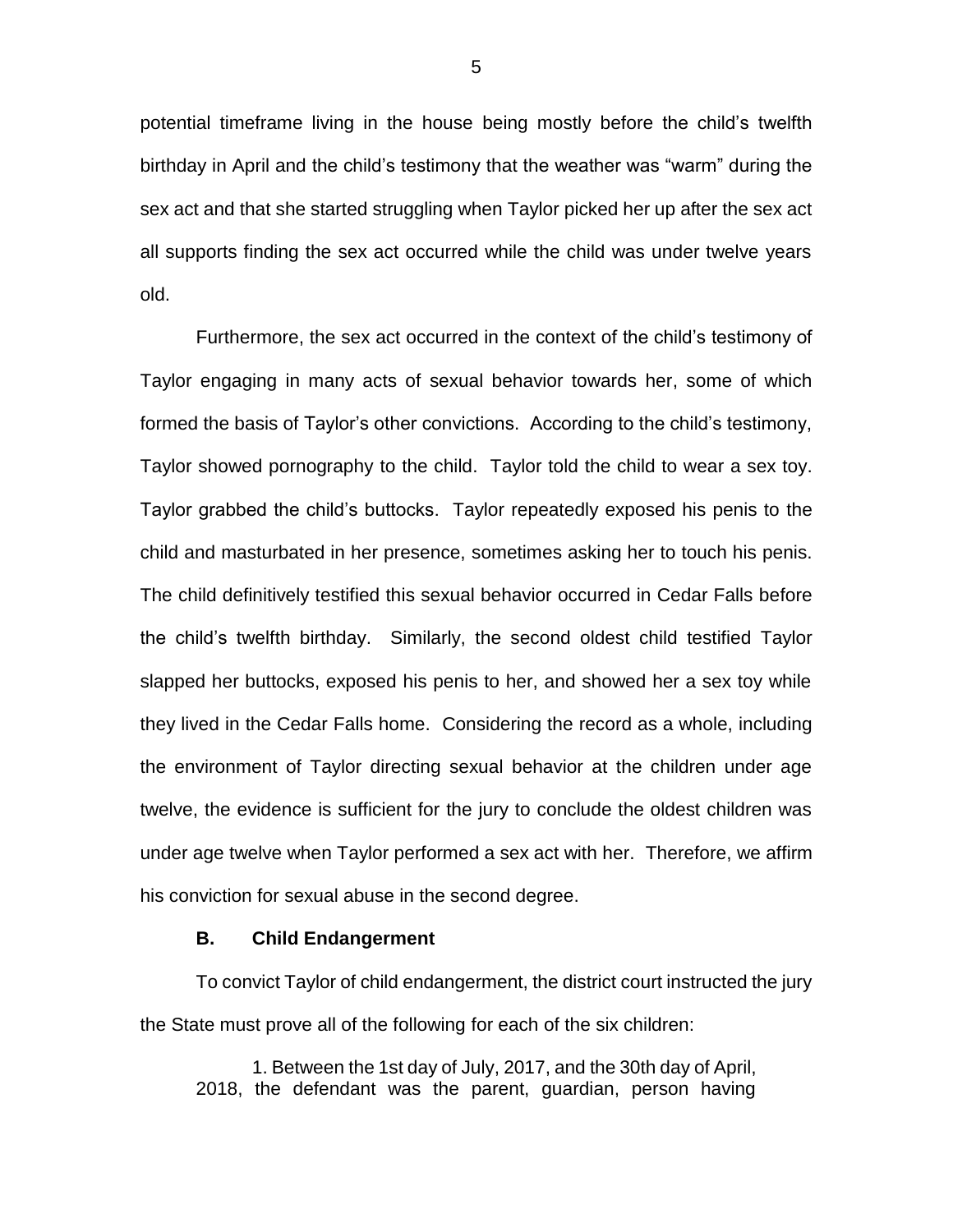custody or control of [the child] or a member of the household in which [the child] resided.

2. [The child] was under the age of fourteen years.

3. The defendant knowingly acted . . . [i]n a manner creating a substantial risk to the child's physical health or safety  $\dots$  .<sup>[4]</sup>

Taylor specifically challenges the evidence supporting the third element, that he knowingly created "a substantial risk to [each] child's physical health or safety." "A 'substantial risk' in the context of child endangerment is '[t]he very real possibility of danger to a child's physical health or safety.'" *State v. Folkers*, 941 N.W.2d 337, 339 (Iowa 2020) (alteration in original) (quoting *State v. Anspach*, 627 N.W.2d 227, 233 (Iowa 2001)).

The three oldest children and the girlfriend all testified about Taylor's extensive drug use in the home, specifically methamphetamine and marijuana use. A parent's drug use satisfies this third element if the State proves a "nexus between the drug use and the creation of a substantial risk of harm to the child." *Id.*; *accord In re M.S.*, 889 N.W.2d 675, 682 (Iowa Ct. App. 2016) (in a termination-of-parentalrights proceeding, stating "the mere fact of [drug] use does not establish adjudicatory harm" and "the State must establish a nexus between the father's cannabis use and an appreciable risk of adjudicatory harm").

The girlfriend testified she and Taylor "frequently" used drugs, often while the children were in and around the home. The girlfriend also testified their drug

 $\overline{a}$ 

<sup>&</sup>lt;sup>4</sup> The instructions varied between the children and allowed different theories to satisfy element 3 for the different children, but element 3 could be satisfied as to all six children by proving Taylor "knowingly acted . . . [i]n a manner creating a substantial risk to the child's physical health or safety." Because the jury returned a general verdict and we must affirm a guilty verdict when substantial evidence supports any of the theories presented, we do not address the other theories for the different children. *See* Iowa Code § 814.28 (2019).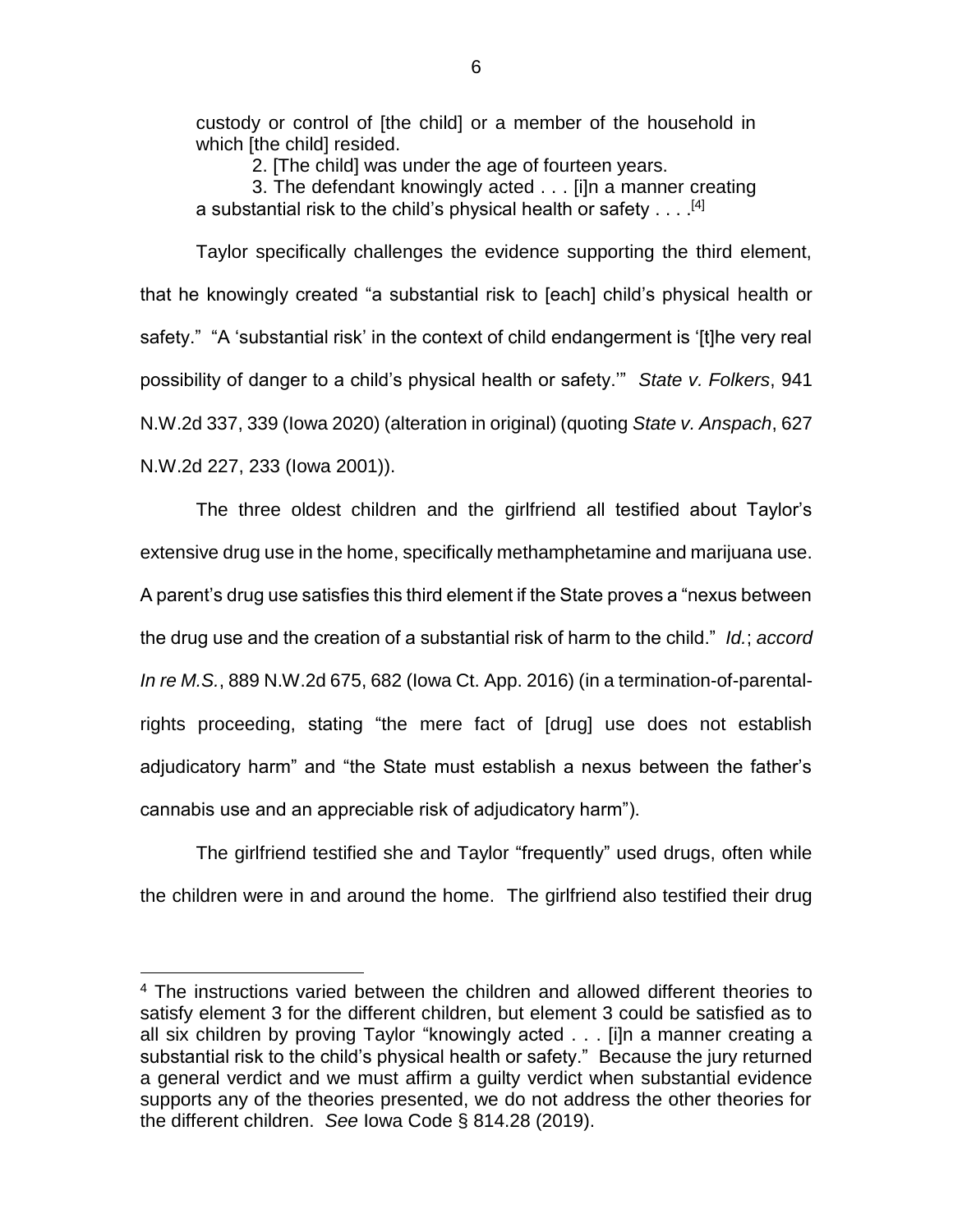use affected their ability to care for the children. The record is thus replete with examples of Taylor's harmful actions and inactions that can be attributed to his drug use.

A law enforcement officer testified the use of drugs in a home, especially methamphetamine, can contaminate the home and harm children in the home. The girlfriend testified the drug use was confined to the adults' bedroom. However, the youngest child typically slept in this same bedroom where the adults used drugs. Furthermore, the oldest two children testified they were aware of the drug use in the home, as they found drugs and paraphernalia in the home and sometimes saw Taylor use drugs in front of them. One time, Taylor told the oldest child to try a white powder and then appeared to consume the powder himself when the child declined.

Along with Taylor's sexual abuse and misconduct described above, the three oldest children testified Taylor regularly hit their mother and the children. This abuse included hitting the children with a belt or throwing them into a wall. According to the oldest child, Taylor once forced two of the children to sit on the couch "all day" and hit one of them with a belt when he urinated himself after being denied the restroom. The adults told the children to cover bruises from the abuse, such as wearing long pants to cover bruising on the legs. The children were rarely allowed to play outside. When Taylor's fighting escalated, which happened "kind of often," the children stayed home from school because the adults "just didn't want [the children] to go."

The owner of the Cedar Falls home testified the home was in "terrible" condition after the family left, with human feces and urine "all over the house." The

7